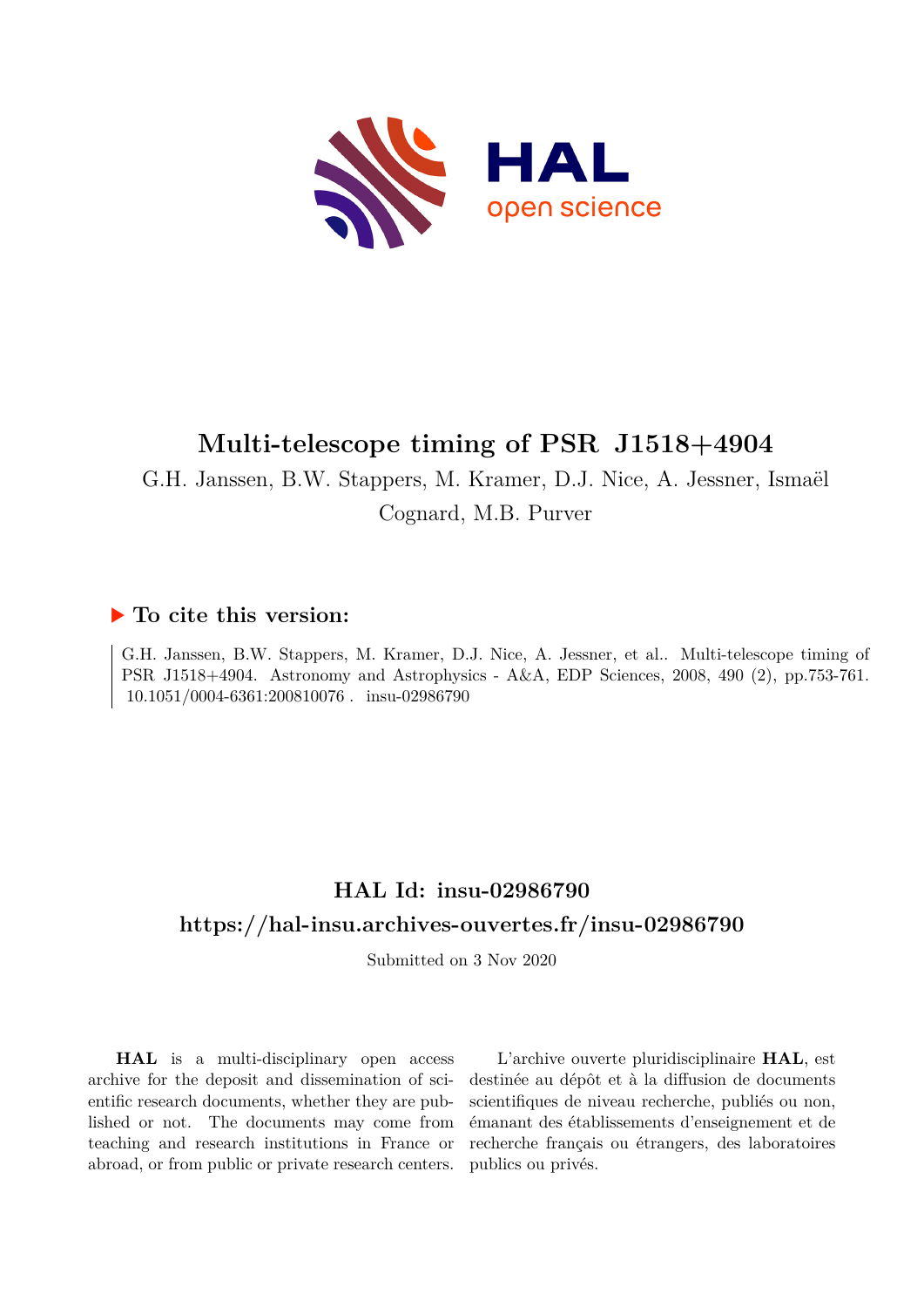

## **Multi-telescope timing of PSR J1518**+**4904**

G. H. Janssen<sup>1</sup>, B. W. Stappers<sup>2,1,3</sup>, M. Kramer<sup>3</sup>, D. J. Nice<sup>4</sup>, A. Jessner<sup>5</sup>, I. Cognard<sup>6</sup>, and M. B. Purver<sup>3</sup>

<sup>2</sup> Stichting ASTRON, Postbus 2, 7990 AA Dwingeloo, The Netherlands

e-mail: Ben.Stappers@manchester.ac.uk

- <sup>3</sup> University of Manchester, Jodrell Bank Observatory, Macclesfield Cheshire, SK11 9DL, UK
- <sup>4</sup> Physics Department, Bryn Mawr College, Bryn Mawr, PA 19010, USA
- <sup>5</sup> Max-Planck-Institut für Radioastronomie, Auf dem Hügel 69, 53121 Bonn, Germany
- <sup>6</sup> Laboratoire de Physique et Chimie de l'Environnement, CNRS, 3A Avenue de la Recherche Scientifique, 45071 Orléans Cedex 2, France

Received 28 April 2008 / Accepted 9 August 2008

#### **ABSTRACT**

Context. PSR J1518+4904 is one of only 9 known double neutron star systems. These systems are highly valuable for measuring the masses of neutron stars, measuring the effects of gravity, and testing gravitational theories.

Aims. We determine an improved timing solution for a mildly relativistic double neutron star system, combining data from multiple telescopes. We set better constraints on relativistic parameters and the separate masses of the system, and discuss the evolution of PSR J1518+4904 in the context of other double neutron star systems.

Methods. PSR J1518+4904 has been regularly observed for more than 10 years by the European Pulsar Timing Array (EPTA) network using the Westerbork, Jodrell Bank, Effelsberg and Nançay radio telescopes. The data were analysed using the updated timing software TEMPO2.

Results. We have improved the timing solution for this double neutron star system. The periastron advance has been refined and a significant detection of proper motion is presented. It is not likely that more post-Keplerian parameters, with which the individual neutron star masses and the inclination angle of the system can be determined separately, can be measured in the near future.

Conclusions. Using a combination of the high-quality data sets present in the EPTA collaboration, extended with the original GBT data, we have constrained the masses in the system to  $m_p < 1.17 M_{\odot}$  and  $m_c > 1.55 M_{\odot}$  (95.4% confidence), and the inclination angle of the orbit to be less than 47 degrees (99%). From this we derive that the pulsar in this system possibly has one of the lowest neutron star masses measured to date. From evolutionary considerations it seems likely that the companion star, despite its high mass, was formed in an electron-capture supernova.

**Key words.** stars: neutron – pulsars: general – pulsars: individual: PSR J1518+4904

## **1. Introduction**

PSR J1518+4904 was discovered in the Green Bank Northern Sky Survey (Sayer et al. 1997). It is one of only 9 double neutron star systems (DNSs) known. The pulsar orbits its companion neutron star in 8.63 days, and its 40 ms spin period, together with the derived low surface magnetic field, is typical of a mildly recycled pulsar. Nice et al. (1996) first described the system and have already shown that the space velocity is probably quite low. They also measured the periastron advance from which the total system mass was estimated. Thorsett & Chakrabarty (1999), using a Bayesian analysis with no constraints on the orientation of the orbit, found the masses of the pulsar and its companion to be  $m_p = 1.56^{+0.20}_{-1.20} M_\odot$  and  $m_c = 1.05^{+1.21}_{-0.14} M_\odot$  (95% confidence). An improved timing solution was presented by Hobbs et al. (2004), although not discussed in detail.

DNSs are presently the best available tool for testing strongfield gravity effects. The PSR J1518+4904 orbit is only mildly relativistic, making it of limited use for tests of gravitational theories. However, any constraints on its post-Keplerian (PK) parameters, the inclination of its orbit, or the masses of the pulsar and its companion are highly valuable for studies of the evolution of these systems (e.g. Podsiadlowski et al. 2004; Kalogera et al. 2007).

Like PSR J1811−1736 (Corongiu et al. 2007), PSR J1518+4904 has a rather wide orbit. This could indicate that the evolution into a DNS system has been slightly different than most other systems, which generally have tight orbits with periods of several hours. However, PSR J1518+4904 does follow the recently discovered spin period-eccentricity relation (Faulkner et al. 2005; Dewi et al. 2005), suggesting that the evolution cannot be too different from the tight DNSs.

PSR J1518+4904 has been observed regularly using the four 100 m class radio telescopes in Europe. This has allowed us to select high-quality data resulting in the best possible analysis of the system parameters to date. For completeness, we have also included data from telescopes at Green Bank as presented in Nice et al. (1996, 1999). We present the new timing solution and discuss the limits our solution puts on the inclination and the masses of the neutron stars in the system. We discuss the future prospects of detecting multiple PK parameters, and we related our results to the evolution of DNSs.

<sup>&</sup>lt;sup>1</sup> Astronomical Institute "Anton Pannekoek", University of Amsterdam, Kruislaan 403, 1098 SJ Amsterdam, The Netherlands e-mail: gemma@science.uva.nl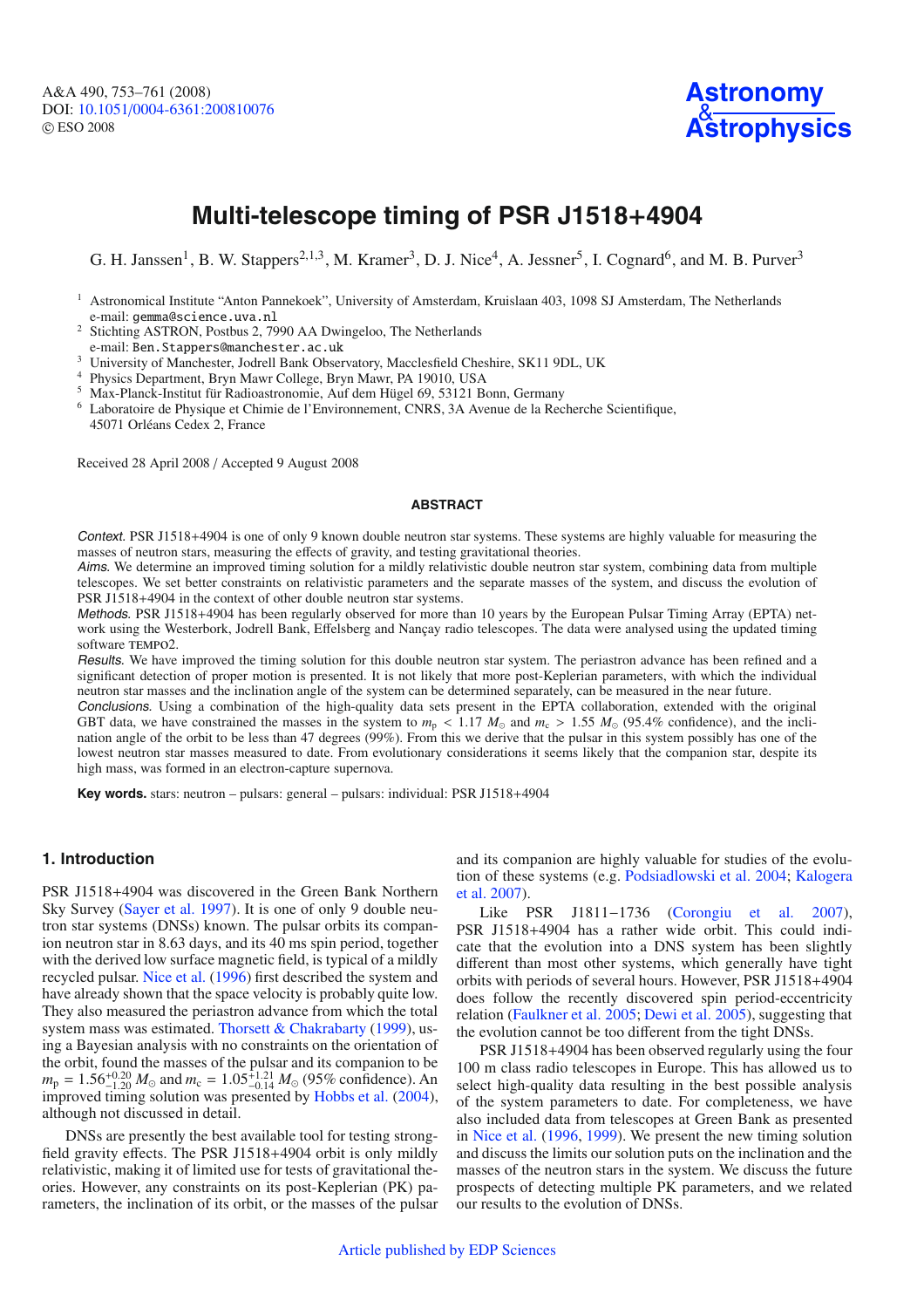**Table 1.** Individual data sets.

|                                                        | Effelsberg <sup>b</sup> | Jodrell Bank   | Nanca $v^b$   | Westerbork      | Green Bank <sup>b</sup> | All combined    |
|--------------------------------------------------------|-------------------------|----------------|---------------|-----------------|-------------------------|-----------------|
| Number of TOAs                                         |                         | 292            | 145           | 126             | 382                     | 1016            |
| Time span (MJD)                                        | 52481-54166             | 49 797–53 925  | 53 307-54 200 | 51 389 - 54 337 | 49 670 - 52 895         | 49 670 - 54 337 |
| Rms individual data set <sup><i>a</i></sup> ( $\mu$ s) | 3.3                     | 10.7           |               |                 |                         | 6.0             |
| <b>Observed Frequencies (MHz)</b>                      | 1400                    | 400, 600, 1400 | 1400          | 840, 1380, 2300 | 350, 370, 575, 800      |                 |

The best timing solution acquired from all data sets is presented in Table 2; <sup>*a*</sup> rms given require reduced  $\chi^2 = 1$  for each individual data set; <sup>*b*</sup> rms is the result of a fit with proper motion (Green Bank, Effelsberg, Nançay) and dispersion measure (Effelsberg, Nançay) fixed.

## **2. Observations and data analysis**

This research is part of the EPTA network. The extensive collection of observations from Westerbork, Jodrell Bank, Effelsberg and Nançay observatories has enabled us to select the best combinations of data sets with the best characteristics for various purposes. For example, high quality TOAs and long time spans permit better measurement of astrometric parameters, while using multiple frequencies allows us to precisely measure the dispersion measure (DM) and monitor possible DM variations. Individual properties of the data sets are presented in Table 1, and a description of the observing systems is given below.

## 2.1. Westerbork

PSR J1518+4904 has been observed approximately monthly since 1999 at the Westerbork Synthesis Radio Telescope (WSRT) with the Pulsar Machine (PuMa; Voûte et al. 2002), at frequencies centred at 840 and 1380 MHz, and since 2007 also occasionally at 2300 MHz. The sampling time for most observations was 102.4  $\mu$ s and the bandwidth used was 8  $\times$ 10 MHz where each 10 MHz band was split into 64 channels. The 1380 MHz data taken after September 2006 used 80 MHz of bandwidth spread in 8 steps of 10 MHz over a range of 160 MHz. The data were dedispersed and folded off-line, and then integrated over frequency and time over the whole observation duration to get a single profile for each observation. Each profile was cross-correlated with a standard profile (Fig. 1), obtained from the summation of high signal-to-noise (S/N) profiles, to calculate a time of arrival (TOA) for each observation. These were referred to local time using time stamps from a H-maser at WSRT. The TOAs were converted to UTC using global positioning system (GPS) maser offset values measured at the observatory. For this research, we only used observations with TOA errors  $\langle 15 \mu s,$ with an average around  $8 \mu s$ .

#### 2.2. Jodrell Bank

At Jodrell Bank, PSR J1518+4904 was observed since its discovery approximately every two weeks using the 76-m Lovell telescope. Observations were made at centre frequencies around 410, 610 and 1400 MHz. All receivers were cryogenically cooled, providing left-hand and right-hand circularly polarized signals. These signals were fed into an analogue filterbank system where the polarisations were detected, filtered, digitised at appropriate sampling intervals and incoherently dedispersed in hardware. The sampling time was chosen to match the dispersion smearing across one filterbank channel. At 410 MHz, a  $2 \times$  $32 \times 0.0312$  MHz system was used, at 610 MHz we employed  $a$  2  $\times$  6  $\times$  0.1250 MHz filterbank, while the vast majority of our data were recorded with a  $2 \times 32 \times 1$  MHz system at 1400 MHz.

The resulting dedispersed timeseries were folded on-line with the topocentric pulsar period and finally written to disc.



**[Fig. 1.](http://dexter.edpsciences.org/applet.php?DOI=10.1051/0004-6361:200810076&pdf_id=1)** Standard profiles for the three different frequencies used at Westerbork. *From top to bottom*: 840 MHz, 1380 MHz, 2300 MHz. The effective time resolution (102.4  $\mu$ s) is similar to the size of one bin  $(160 \,\mu s)$ .

In the off-line reduction, the two polarisations were summed to form total-intensity profiles. A standard pulse template was used at each frequency to determine the TOA. During this process, TOAs were referred to the local H-maser time-standard and already corrected to UTC using information obtained via the GPS. In our analysis, we rejected TOAs with estimated uncertainties exceeding 40  $\mu$ s (or 60  $\mu$ s for data prior to Jan. 2000, respectively). With an average TOA error for the final data set of  $18 \,\mu s$ , the precision of this incoherently dedispersed data set is modest, but it provides the longest time baseline in our analysis. The Jodrell Bank data were therefore used as a reference to calculate observatory-related offsets between the other data sets used.

#### 2.3. Effelsberg

Observations in Effelsberg were made at least once a month at 1410 MHz and at irregular intervals at 850 MHz. At 1410 MHz a tunable HEMT receiver was used achieving typical system temperatures of 30−40 K depending on weather conditions and telescope elevation.

At the highest frequency a total bandwith of 55 MHz was available from the coherently dedispersing backend. For each polarisation the band was split into four subbands which themselves were subdivided into eight digitally sampled channels. Each of these 32 bands per polarisation was coherently dedispersed by programmable digital filters and then recombined with the approriate channel dispersion delay (Backer et al. 1997) and synchronously summed up with the current topocentric period.

A TOA was calculated for each average profile obtained during a 5−10 min observation. During this process, the observed time-stamped profile was compared to a synthetic template,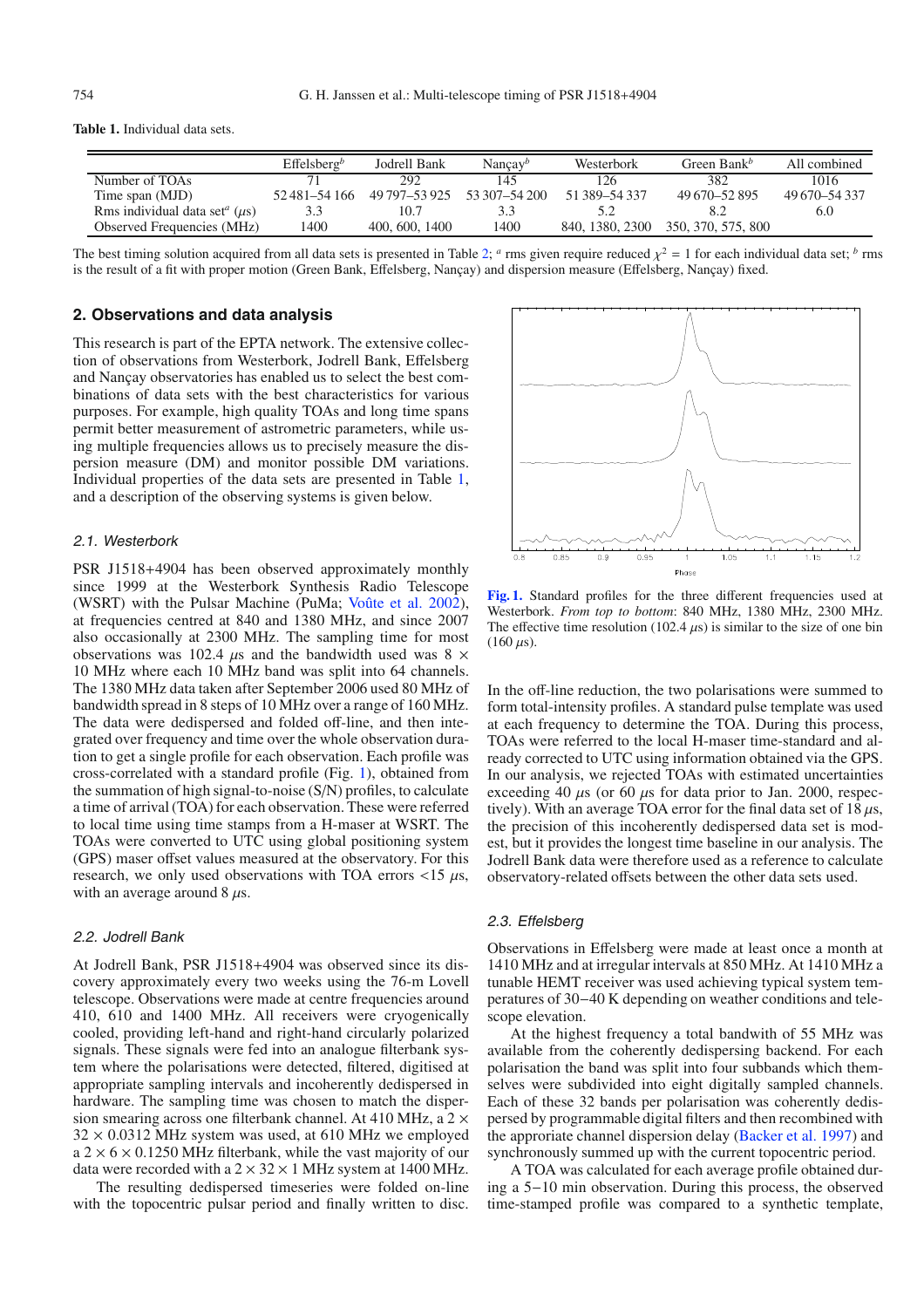which was constructed out of 3 Gaussian components fitted to a high S/N standard profile (Kramer et al. 1998, 1999). This template matching was done by a least-squares fitting of the Fouriertransformed data (Taylor 1992). Using the measured time delay between the actual profile and the template, the accurate time stamp of the data provided by a local H-maser and corrected offline to UTC using recorded information from GPS satellites, the final TOA was obtained.

Originally, multiple TOAs were calculated from one observation, but better results were acquired from calculating one TOA per observation. We have used data obtained since August 2002, having TOA errors smaller than 20  $\mu$ s, on average  $5 \mu s$ .

#### 2.4. Nançay

The pulsar has been observed weekly in Nançay since late 2004. Equivalent to a 93-m dish, the Nançay Radio Telescope and the BON (Berkeley-Orléans-Nançay) coherent dedispersor were used for typical integration times of 45 min. Coherent dedispersion of a 64 MHz band centred on 1398 MHz is carried out on sixteen 4 MHz channels using a PC-cluster. The Nançay data are recorded on a UTC(GPS) time scale built at the analogue to digital converter by a Thunderbolt receiver (Trimble Inc.). Differences between UTC and UTC(GPS) are less than 10 ns at maximum, and therefore no laboratory clock corrections are needed. One TOA was calculated from a cross-correlation with a pulse template for each observation of ∼45 min. Except for 24 low S/N profiles that were excluded from the used sample, all TOAs have errors less than 15  $\mu$ s, but generally around 5  $\mu$ s. Since the data span of Nançay Observatory covers only a few years, the proper motion of PSR J1518+4904 was fixed in determining the best timing solution for this data set alone.

#### 2.5. Green Bank

PSR J1518+4904 was observed at Green Bank using the 140 Foot (43 m) Telescope and the 100 m Green Bank Telescope (GBT). Observations with the 140 Foot Telescope were made every few weeks from November 1994 to July 1999 at 575 and 800 MHz. Intensive campaigns, giving full coverage of the orbit over several days, were made with the 140 Foot Telescope at 370 MHz in March/April 1995, August/September 1995, May 1998, and December 1998. An intensive campaign was made using the GBT at 370 MHz in August/September 2003.

The same data acquisition system and nearly identical observational procedures were employed at the two telescopes. Details are given in Nice et al. (1996). Briefly, data were collected by the Spectral Processor, a Fourier transform spectrometer, which synthesized 512 spectral channels across a passband of 40 MHz and folded the power measurements in each channel at the topocentric pulse period to produce pulse profiles. Observation times ranged from a few minutes to several hours on any given day. During the course of an observation, data were integrated over intervals of 2 min (140 Foot Telescope) or 0.5 min (GBT). Data were separately collected in two polarizations. Offline, each integration was processed by summing polarizations, dedispersing and summing spectral channels to produce a single pulse profile, and deriving a TOA using conventional procedures. Observations of up to one hour were averaged together by computing TOAs for individual integrations and averaging them into a single effective TOA for the hour-long span. Time stamps were provided by a local H-maser and corrected off-line to UTC

using recorded information from GPS satellites. Arbitrary offsets were allowed in the timing solution between sets of TOAs collected at different frequencies, and between two sets of GBT TOAs collected with different receiver polarization settings.

#### 2.6. Combination of data sets

Combining data sets obtained by different observatories will have many advantages. Using a longer time span sampled with more data is usually better for timing in general. The four telescopes now in use for EPTA timing purposes all contribute differently to the total picture of high-precision timing. The Westerbork, Effelsberg and Nançay data sets are of very high quality, and adding the Jodrell Bank long-term data which has only slightly lower average rms provides us with both a good coverage in time as well as in orbital phase for this pulsar. The addition of the original GBT data further complements our set of measurements of TOAs from the system.

When combining data from multiple telescopes, all with different observing and operating systems, it is important to account for all extra time corrections needed, apart from the usual correction from arrival times at individual telescopes to arrival times in TAI at the solar system barycentre<sup>1</sup> (SSB). Observatoryrelated time delays that are not accounted for (i.e. unmodelled cable delays) as well as a different approach in calculating TOAs (template differences) will result in a time offset between sets of residuals from the different telescopes. The new timing software package TEMPO2 (Hobbs et al. 2006) is capable of fitting for constant time offsets, and these so-called "jumps", which are on the order of 0.1 ms, have been used as extra parameters in the timing model. A more detailed study on this subject will be presented in a forthcoming paper.

#### **3. Results**

The best overall timing solution for PSR J1518+4904, obtained by combining data from Jodrell Bank, Westerbork, Effelsberg, Nançay and Green Bank, is presented in Fig. 2 and Tables 1 and 2. Before combining the data sets from the different observatories, the errors on the TOAs were scaled with a constant factor to have each individual data set return a reduced  $\chi^2 \approx 1$ .

Having multiple sets of TOAs allows us to select different subsets of TOAs for refining different parameters. When measuring the astrometric and rotational parameters like position, proper motion and spin frequencies, it is best to use a combination covering a data span as long as possible, in our case using all available data sets. Even though the standard deviation of the residuals from zero was, on average, somewhat larger, this yields the best possible determination of these parameters.

For short-period binaries, it can sometimes be better to select only the data set(s) with the highest precision TOAs to determine the binary parameters more accurately. We have tried several combinations of the best TOAs, i.e. using Nançay and Westerbork, or Nançay, Westerbork and Effelsberg. However, we found the best parameter measurements are derived from timing solutions which combine all data sets, not just those with the most precise TOAs. The total data set has broader orbital coverage compared to any combination of subsets having the most precise TOAs, and also covers a longer time span, improving the measurement precision of parameters that undergo secular

<sup>1</sup> ftp://ssd.jpl.nasa.gov/pub/eph/export/DE405/ de405iom.ps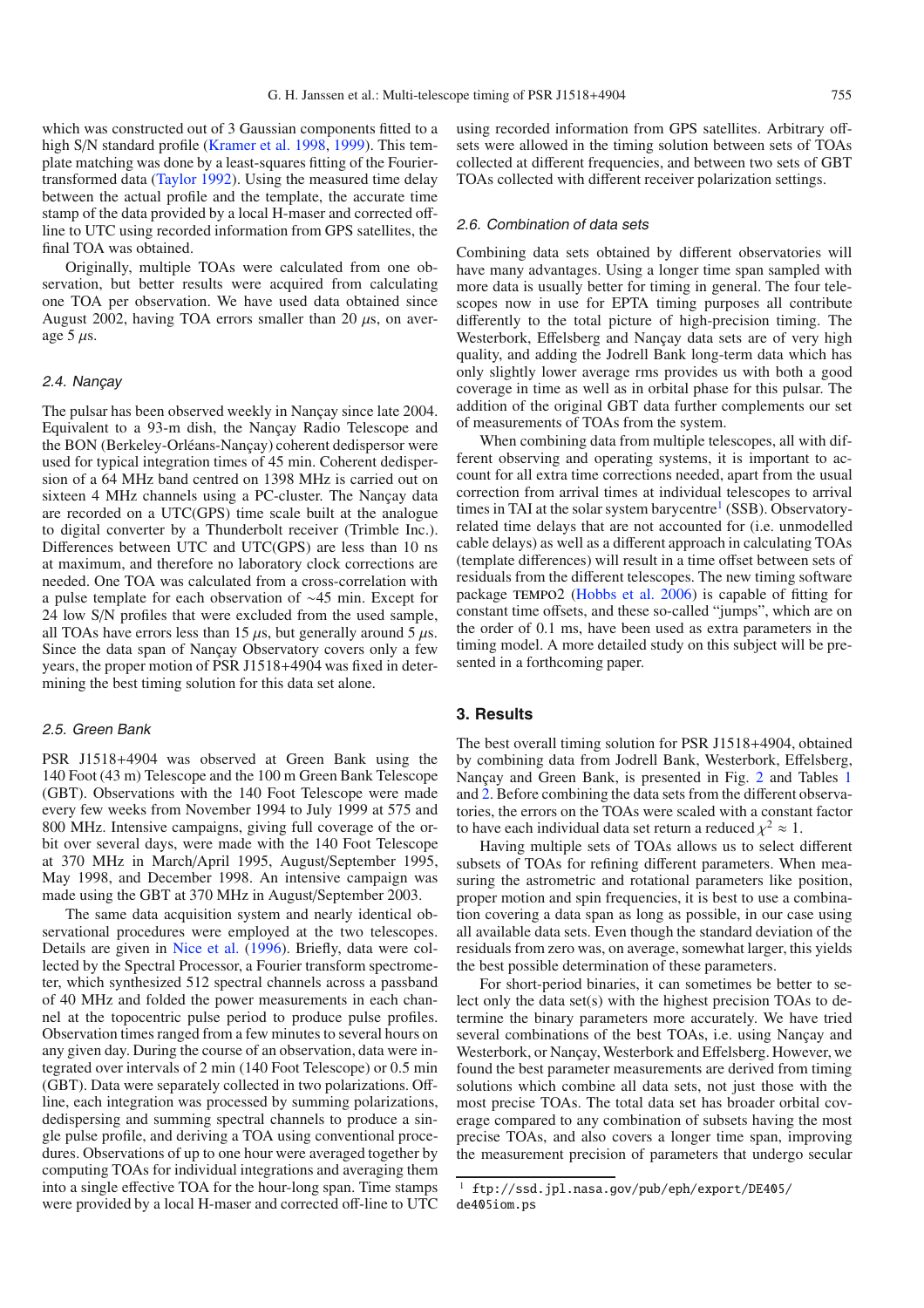

**[Fig. 2.](http://dexter.edpsciences.org/applet.php?DOI=10.1051/0004-6361:200810076&pdf_id=2)** Best fit timing residuals including all timing data available. *The top panel* shows the different data sets, *from bottom to top*: GBT, Jodrell Bank, Westerbork, Effelsberg and Nançay. The offsets have been adapted manually to show the data sets separately. This plot was generated from the best timing solution, which is shown in *the middle panel* as residuals vs. time, and residuals vs. orbital phase in *the bottom panel*. This timing solution has an rms of  $6 \mu s$  and the parameters are listed in Table 2.

changes. The timing parameters derived from various combinations are all in agreement with each other, showing that there are no large systematic effects in the separate data sets.

#### 3.1. Dispersion measure variations

Although the majority of all observations were done at frequencies around 1400 MHz, Westerbork, Jodrell Bank and Green Bank have also observed PSR J1518+4904 at other frequencies, see Table 1, allowing us, in principle, to detect DM variations. **Table 2.** Timing solution using data from Jodrell Bank, Westerbork, Effelsberg, Nançay and Green Bank.

| Fit and data-set                                                  |                                     |  |  |  |  |
|-------------------------------------------------------------------|-------------------------------------|--|--|--|--|
| Pulsar name                                                       | J1518+4904                          |  |  |  |  |
| MJD range                                                         | 49 670.7-54 337.7                   |  |  |  |  |
| Number of TOAs                                                    | 1016                                |  |  |  |  |
|                                                                   | 52000                               |  |  |  |  |
| Rms timing residual $(\mu s)$                                     | 6.05                                |  |  |  |  |
| Weighted fit                                                      | Y                                   |  |  |  |  |
|                                                                   | 1.117                               |  |  |  |  |
|                                                                   |                                     |  |  |  |  |
| Right ascension, $\alpha$ (J2000)                                 | $15^{\rm h}18^{\rm m}16.799084(16)$ |  |  |  |  |
| Declination, $\delta$ (J2000)                                     | +49°04'34" 25119(16)                |  |  |  |  |
| Pulse frequency, $v(s^{-1})$                                      | 24.4289793809236(3)                 |  |  |  |  |
| First derivative of pulse frequency, $\dot{v}$ (s <sup>-2</sup> ) | $-1.62263(12) \times 10^{-17}$      |  |  |  |  |
| Dispersion measure, DM $(cm^{-3}pc)$                              | 11.61139(8)                         |  |  |  |  |
| Proper motion in RA, $\mu_{\alpha}$ (mas yr <sup>-1</sup> )       | $-0.67(4)$                          |  |  |  |  |
| Proper motion in Dec, $\mu_{\delta}$ (mas yr <sup>-1</sup> )      | $-8.53(4)$                          |  |  |  |  |
| Orbital period, $P_b$ (d)                                         | 8.6340050964(11)                    |  |  |  |  |
| Epoch of periastron, $T_0$ (MJD)                                  | 52 857.71084163(17)                 |  |  |  |  |
| Projected semi-major axis of orbit, $x$ (lt-s)                    | 20.0440029(4)                       |  |  |  |  |
| Longitude of periastron, $\omega_0$ (deg)                         | 342.554394(7)                       |  |  |  |  |
| Orbital eccentricity, e                                           | 0.24948451(3)                       |  |  |  |  |
| First derivative of orbital period, $\dot{P}_{\rm b}$             | $2.4(22) \times 10^{-13}$           |  |  |  |  |
| First derivative of $x, \dot{x}$                                  | $-1.1(3) \times 10^{-14}$           |  |  |  |  |
| Periastron advance, $\dot{\omega}$ (deg yr <sup>-1</sup> )        | 0.0113725(19)                       |  |  |  |  |
| Derived quantities                                                |                                     |  |  |  |  |
| $\log_{10}$ (Characteristic age, yr)                              | 10.38                               |  |  |  |  |
| $\log_{10}$ (Surface magnetic field strength, G)                  | 9.03                                |  |  |  |  |
| Mass function $(M_{\odot})$                                       | 0.115988                            |  |  |  |  |
| Total mass, $M_T(M_\odot)$                                        | 2.7183(7)                           |  |  |  |  |
| Total proper motion, $\mu_T$ (mas yr <sup>-1</sup> )              | 8.55(4)                             |  |  |  |  |
|                                                                   | $625^{+90}_{-83}$                   |  |  |  |  |
| Assumptions                                                       |                                     |  |  |  |  |
| Clock correction procedure                                        | TT(TAI)                             |  |  |  |  |
| Solar system ephemeris model                                      | <b>DE405</b>                        |  |  |  |  |
| Binary model                                                      | DD                                  |  |  |  |  |
| Model version number                                              | 5.00                                |  |  |  |  |

Figures in parentheses are the nominal  $1\sigma$  TEMPO2 uncertainties in the least-significant digits quoted. All time-dependent variables refer to the same epoch. The DM distance is estimated from the Cordes & Lazio (2002) model.

We applied the "stridefit" plugin of TEMPO2 which fits small segments of time for DM while keeping all other parameters fixed. Because the observations at additional frequencies are not distributed evenly across the full time span, it was not possible to apply this method continuously. However, there is no evidence of large variations or trends present in the dispersion measure.

In a similar way as explained above, we have tried to improve our timing solution by fixing the best DM found from the solution using all available TOAs, and fitting again using only the higher precision 1400 MHz data from Jodrell Bank, Westerbork, Nançay and Effelsberg. Again, having the data set as extended as possible resulted in the better determination of the parameters.

#### 3.2. Parallax

Even though the DM is quite small, the error in the DM-derived distance is still dominating the significance of any velocity or orientiation measurement. For a relatively nearby system like PSR J1518+4904, it is worthwhile investigating the possibility of detecting a parallax signature in the timing residuals to be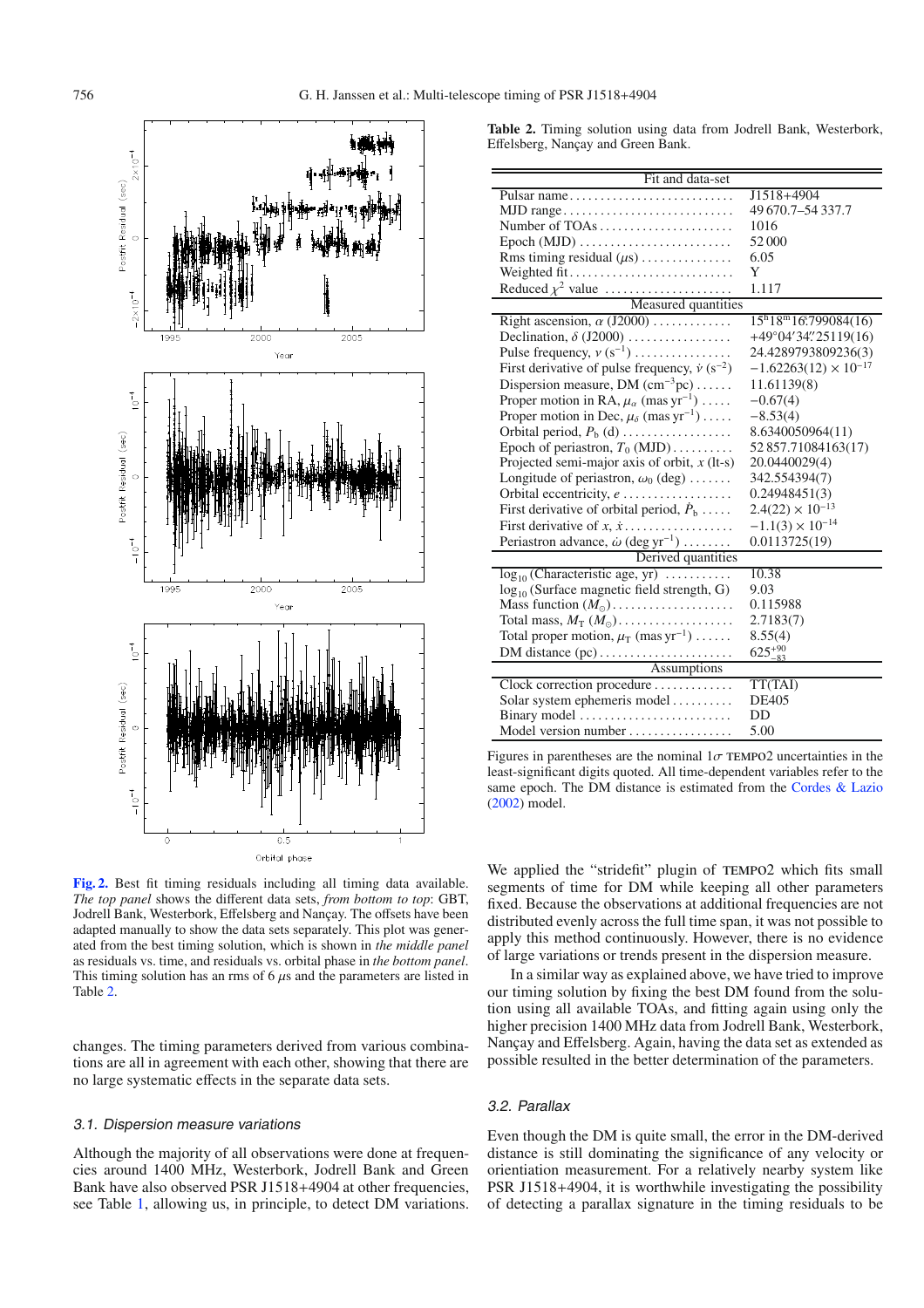able to acquire an independent, and perhaps even better, distance estimate.

The expected amplitude in the timing residuals due to parallax (from Lorimer & Kramer 2005, Sect. 8.2.5) is *l* <sup>2</sup> cos β/2*cd* <sup>∼</sup> 0.9  $\mu$ s, where *l* is the distance between the Earth and the SSB,  $\beta$ the ecliptic latitude of the pulsar, *c* the speed of light and *d* the distance to the pulsar. Unless the TOA measurements improve significantly, we cannot expect to measure the parallax for at least another 600 years.

#### 3.3. Proper motion

As part of the astrometric fit, we have made a significant detection of the proper motion of this system, in right ascension  $\mu_{\alpha} = -0.67(4)$ , and in declination  $\mu_{\delta} = -8.53(4)$  mas yr<sup>-1</sup>. The total proper motion is  $\mu$ <sub>T</sub> = 8.55(7) mas yr<sup>-1</sup> which, using the DM-derived<sup>2</sup> distance of 625<sup>+90</sup> pc, corresponds to a transverse velocity of just  $25(4)$  km s<sup>-1</sup>.

#### 3.4. Shklovskii effect

The transverse motion of the system results in an increasing projected distance of the pulsar to the solar system barycentre, which affects any observed change in periodicities in the system (Shklovskii 1970).

For this pulsar, with a period of 40.93 ms, a total proper motion measured to be 8.55 mas yr−<sup>1</sup> and distance estimated at 625 pc, the Shklovskii term in the period derivative will be as large as 20% of the observed *P*. However, as will be shown in Sect. 3.6.3, this effect can be cancelled out by the acceleration towards the Galactic disc. The observed period derivative of the pulsar is therefore likely to be close to the intrinsic value. The estimate of the characteristic age  $\tau_c$  and the magnetic field will not deviate significantly from the tempo2 calculated values as presented in Table 2.

#### 3.5. Secular perturbation of x and  $\omega$

Because of the significant proper motion measurement, it is interesting to investigate any geometric effects that are likely to result from changes in the line of sight towards the system. For example, the varying projection of the orbit as the system moves through space can result in an apparent change in the semimajor axis of the orbit,  $\dot{x}$ , and a perturbation of the observed periastron advance,  $\delta \omega$ . Following Kopeikin (1996), but writing in terms of position angles, these can be expressed as:

$$
\dot{x} = x \mu_{\rm T} \cot i \cos(\Theta_{\mu} - \Omega), \tag{1}
$$

$$
\delta \dot{\omega} = -\mu_{\rm T} \csc i \sin(\Theta_{\mu} - \Omega), \tag{2}
$$

where  $\Theta_{\mu}$  and  $\Omega$  represent the direction of proper motion and the position angle of the ascending node respectively (measured North through East). When it can be shown that the proper motion is the dominant effect on the observed  $\dot{x}$ , Eq. (1) can be used to derive an upper limit on the orbital inclination:

$$
\tan i < \mu_{\rm T} / \left(\frac{\dot{x}}{x}\right),\tag{3}
$$

where we have used  $|\cos(\Theta_{\mu} - \Omega)| \leq 1$ . In this system, the effect of gravitational wave (GW) emission on the change of semi-major axis will be negligible, as it is expected to be only a fraction of the GW-effect on  $\dot{P}_{b}$ , which is already undetectable (see Sect. 3.6.3), so that we can apply the above formula.

We were able to significantly measure a change in the projected semi-major axis:  $\dot{x} = -1.1(3) \times 10^{-14}$ . Taken at face value, our measurement corresponds to an upper limit on the inclination of 69 degrees, assuming  $0° < i < 90°$ . A complete analysis of the interpretation of  $\dot{x}$ , including all orbital orientations and including the effects of its covariance with the relativistic parameter  $\gamma$ , will be presented in Sect. 4.1 below.

#### 3.6. Post-Keplerian parameters

As mentioned above, the wide orbit of PSR J1518+4904 means that it is unlikely that another PK parameter, besides  $\dot{\omega}$ , will be detected in the near future. However, considering that  $\dot{P}_{b}$  is the PK parameter with the strongest dependence on the total observing time span *T* and *P*<sup>b</sup> (Damour & Taylor 1992, Table II), it will probably be measured sooner than any of the other PK parameters. Placing an exact value on the timescale it will take to measure any further PK parameters is difficult, due to the covariances with other parameters and the possibility that kinematic terms may come to dominate the timing solution. In general, measuring any further PK parameters in this system will be challenging and will require observation durations that at least double the existing observation span of 12.8 years.

We consider each of the PK parameters below. For this system we neglect any contributions to the PK parameters due to effects other than general relativity (GR) or proper motion. As spin-orbit coupling and tidal effects are only expected to be of influence for a main-sequence companion, and any significant third body in the system would have been detected in the timing residuals, we consider this a valid assumption.

#### 3.6.1. Advance of periastron:  $\dot{\omega}$

We measure a value of  $\dot{\omega} = 0.0113725(19)$  deg yr<sup>-1</sup> for the periastron advance of the orbit. This agrees with, and improves upon the already published values of 0.0111(2) deg yr<sup>-1</sup>, 0.0113(1) deg yr<sup>-1</sup> (Nice et al. 1996, 1999) and 0.01138(4) deg yr−<sup>1</sup> (Hobbs et al. 2004).

Our measured  $\dot{\omega}$ , combined with the mass function resulting from the orbital parameters, gives a very precise total mass of the system of 2.7183(7)  $M_{\odot}$ . This value is calculated assuming GR is the correct theory of gravity and the only measurable cause of periastron advance. As can be seen from Eq. (2), and shown in more detail in Fig. 7, this is likely justified, as we find the contribution to  $\dot{\omega}$  from the proper motion for the possible geometric configurations of the system to be of the same order as the measurement uncertainty.

#### 3.6.2. Shapiro delay parameters <sup>r</sup> and <sup>s</sup>

For suitable inclination angles, Shapiro delay would be readily detected in this system. However, we have not seen the signature of Shapiro delay in the data, which indicates that the orbit has a low inclination. We use this to set a limit on the inclination of the orbit by generating a map of  $\chi^2$  space resulting from fitting the mass of the companion and inclination angle in various combinations<sup>3</sup>. The resulting probability contours are shown in Fig.  $3$ ,

<sup>&</sup>lt;sup>2</sup> The DM distance is estimated from the Cordes & Lazio (2002) model.

<sup>&</sup>lt;sup>3</sup> This analysis used the TEMPO2 plugin *m2sini*. For explanation of this plugin, see Ord et al. (2006).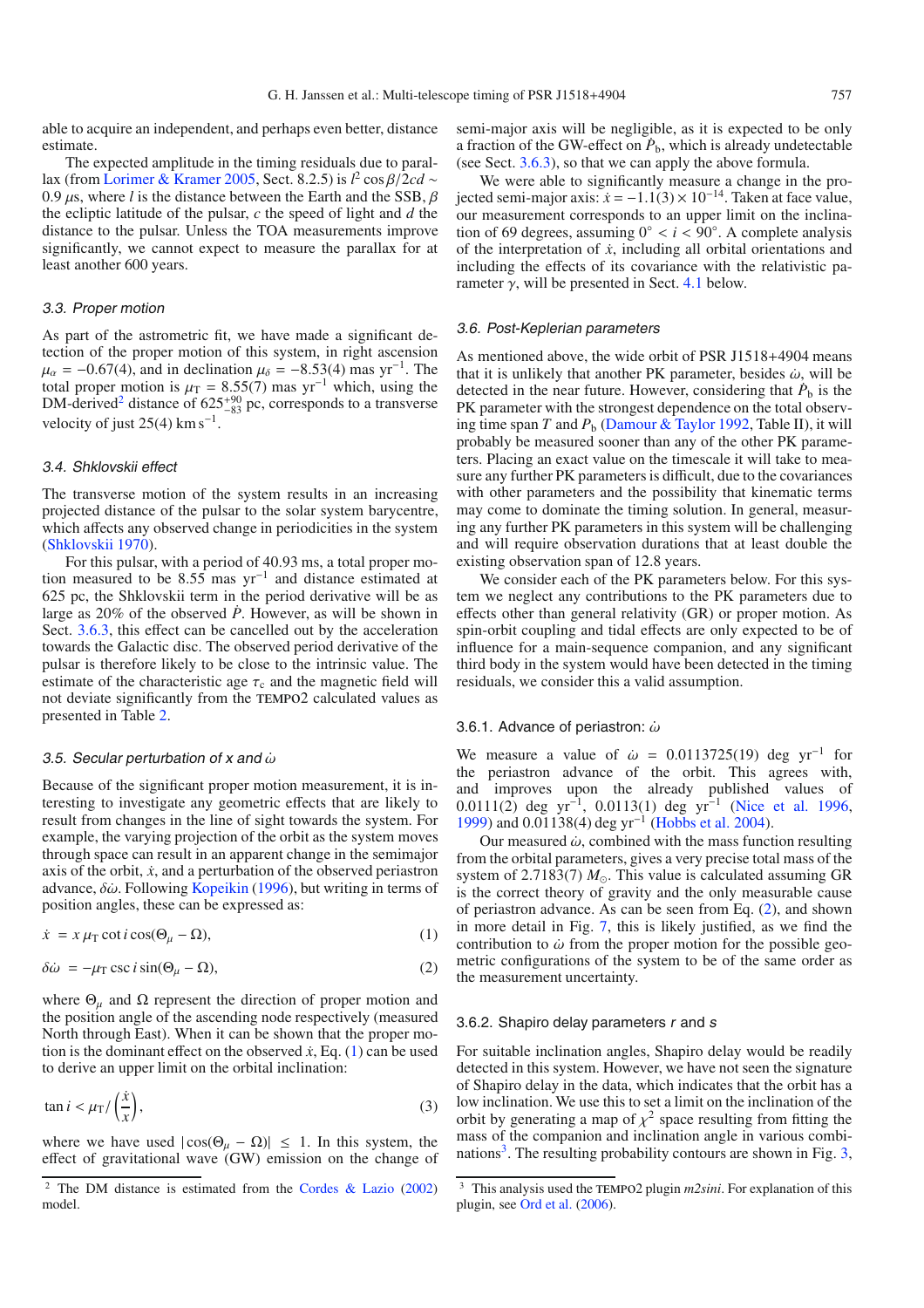

**[Fig. 3.](http://dexter.edpsciences.org/applet.php?DOI=10.1051/0004-6361:200810076&pdf_id=3)** Chisq contour plot of  $m_c$ -sin *i* parameter space. Lines with probabilities indicate regions with certain confidence levels. The dashed line represents the constraint on total mass resulting from the  $\dot{\omega}$  measurement. From the non-detection of shapiro delay we can set an upper limit to the inclination of the orbit:  $i < 47$  degrees. This corresponds to a lower limit for the companion mass of 1.29  $M_{\odot}$ .

along with the constraint on the total mass from our  $\dot{\omega}$  measurement. In our case the contour plot results in upper limits only and there is a 99% chance that sin  $i \leq 0.73$ , corresponding to an upper limit on the inclination angle of 47 degrees. Combining this limit with the  $\dot{\omega}$  measurement and the mass function gives a lower limit on the companion mass of 1.29  $M_{\odot}$ .

### 3.6.3. Decay of the orbit:  $\dot{P}_{b}$

Another effect of the wide orbit of the system is that the decay of the orbit due to gravitational wave damping will be very small. The relative motion effects, due to the proper motion and the acceleration in the Galactic potential, will therefore completely dominate observed changes in  $P_b$  (e.g. Bell & Bailes 1996; Nice & Taylor 1995). Even with the relatively low proper motion measured for this system, the Shklovskii effect (Shklovskii 1970) on the orbit will be

$$
\dot{P}_{\text{b,S}} = \frac{P_{\text{b}} v_{\text{t}}^2}{c d} = 9.5 \times 10^{-14} \tag{4}
$$

where we have used the aforementioned distance of 625 pc.

The acceleration toward the disc, though of opposite sign, has roughly the same magnitude. The net bias of  $\dot{P}_{b}$  is probably in the range  $\Delta P_b \sim -(1-3) \times 10^{-14}$ , depending on the distance to the pulsar. The uncertainty in this bias is much larger than the expected  $\dot{P}_{\rm b}$  due to general relativity,  $\dot{P}_{\rm b,GR} \sim -1.2 \times 10^{-15}$ .

Our timing solution yields an upper limit of  $\dot{P}_{b} < 2.4 \times 10^{-13}$ . This is considerably larger than that expected from relativistic decay of the orbit or from kinematic effects in the Galaxy. Although  $\dot{P}_b$  may be the first other PK parameter to be measured as the data set is extended, the combination of the three effects prevent the use as either an independent distance estimation or the separation of the masses of the system.



**[Fig. 4.](http://dexter.edpsciences.org/applet.php?DOI=10.1051/0004-6361:200810076&pdf_id=4)** Mass-mass diagram for PSR J1518+4904 and its companion. The hatched region is excluded for *i* > 90 degrees, the dash-dotted lines are indicating constraints resulting from the  $\dot{x}$  measurement,  $i <$ 69 degrees and shapiro delay limit,  $i < 47$  degrees. The diagonal line constrains  $\dot{\omega}$ , with errors. The dotted lines for constant pulsar and companion mass indicate the range of neutron star masses measured in other DNSs (Thorsett & Chakrabarty 1999; Lyne et al. 2004; Faulkner et al. 2005).

#### **4. Discussion**

#### 4.1. Masses

For any given theory of gravity, measuring PK parameters will put constraints on the masses and the inclination of the system, depending only on the individual masses and the Keplerian parameters (e.g. Stairs 2003). Figure 4 shows all the current restrictions we were able to derive from our timing solution (Table 2). The improved, highly significant  $\dot{\omega}$  measurement gives us a very accurate determination of the total mass. From the non-detection of Shapiro delay parameters it is clear that the inclination of the orbit is quite low. Furthermore, the  $\dot{x}$  measurement presented in Sect. 3.3, taken at face value, confirms that the system is at low inclination angles.

The relativistic time-dilation/gravitational redshift parameter,  $\gamma$ , is only measurable when the periastron advance is large enough to decouple its effect on the timing residuals from the measurement of the semimajor axis and its time derivative (Blandford & Teukolsky 1975; Manchester & Taylor 1977; Damour & Taylor 1992). Changing  $\omega$  by only a few degrees will take several hundred years, and a detection of  $\gamma$  can therefore not be expected in the near future. Moreover,  $\dot{x}$  turns out to be highly covariant with  $\gamma$  in the timing analysis. This makes an independent measurement of  $\gamma$  impossible and obscures the interpretation of the apparent measurement of  $\dot{x}$ .

To clarify the influence of all the PK perturbations on our timing data, and to calculate accurate, refined values of the stellar masses, we performed a comprehensive, self-consistent timing analysis which simultaneously incorporated all relativistic and kinematic phenomena in the timing solution.

Our primary goal was to measure or constrain the values of  $m_p$  and  $m_c$ . This procedure also finds constraints on the two angles which describe the orientation of the orbit, *i* and  $\Omega$ . For convenience, we always represent the latter as an offset from the proper motion position angle, i.e.  $\Theta_{\mu} - \Omega$ . This angle runs between −180◦ and 180◦, while inclination runs between 0◦ and 180◦.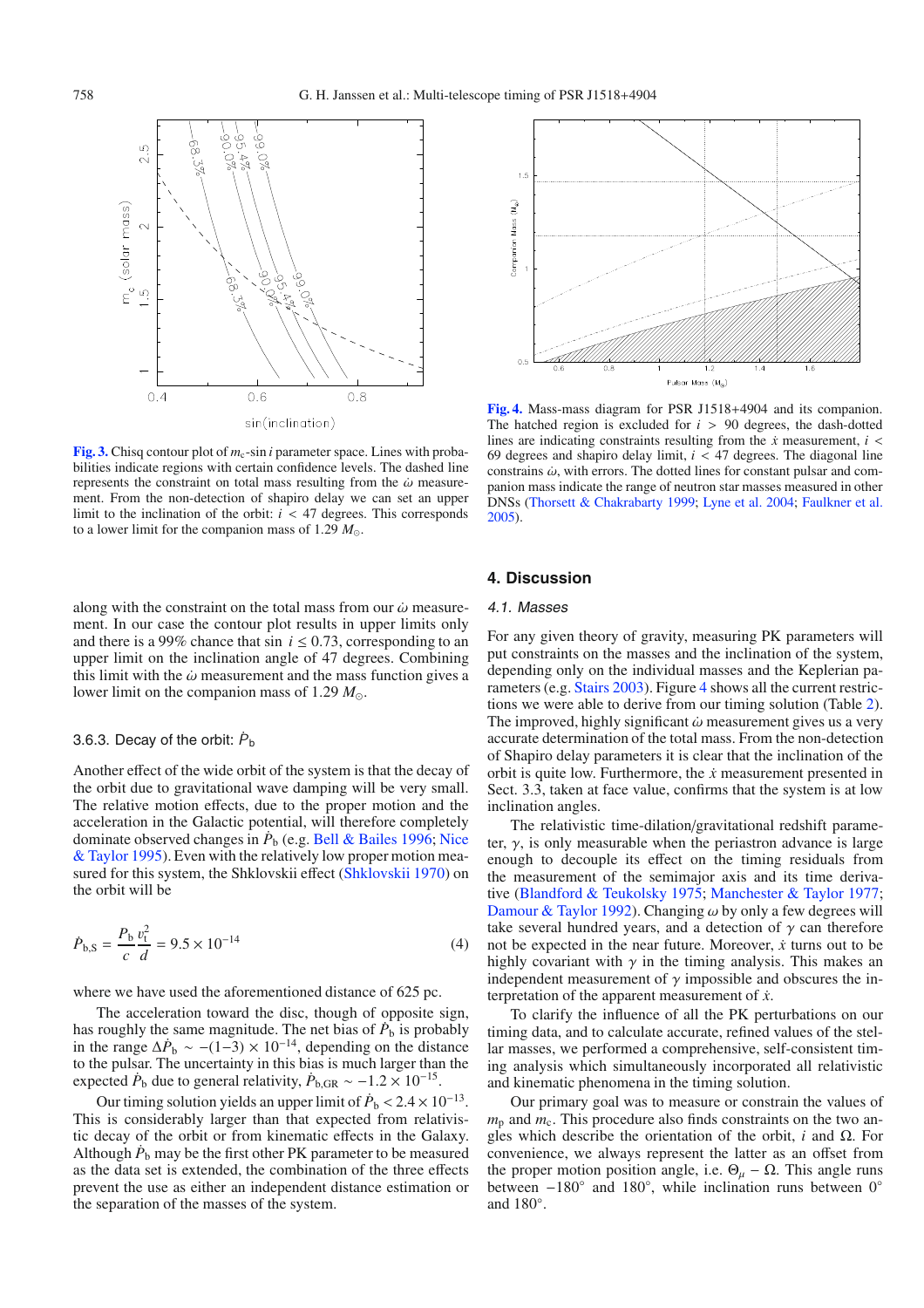The four degrees of freedom in this problem  $(m_p, m_c, i,$  and  $Θ<sub>u</sub>$  – Ω) are reduced to three by noting that the two masses and the inclination are related via the Keplerian mass function equation:

$$
f = \frac{(m_c \sin i)^3}{(M_T)^2} = \frac{x^3}{T_{\odot}} \left(\frac{2\pi}{P_b}\right)^2,
$$
 (5)

where all quantities on the right side of the equation are measured to high precision. We analysed a grid of timing solutions in a three-dimensional parameter space following the approach as explained in detail in Splaver et al. (2002, 2005). For the three variables, we used  $M_T$ , cos *i*, and  $\Theta_u - \Omega$ , and we assumed a uniform prior in each of these. For randomly oriented binary systems, cos *i* and  $\Theta_u - \Omega$  each follow uniform distributions, and since  $\dot{\omega}$  is well known, only a small range of  $M_T$  values need be considered, so a uniform prior is acceptable for this variable as well. For each point in our three dimensional grid, we used Eq. (5) to calculate the value of  $m_c$  and the corresponding  $m_p$ . We then used the masses and orientation angles to calculate the kinematic perturbation parameters  $(Eqs. (1), (2))$  and relativistic timing parameters according to GR (e.g. Sect. 4.1 of Stairs 2003).

The  $\dot{\omega}$  used in the analysis was the sum of the kinematic and relativistic terms held fixed while all other pulsar timing parameters (astrometric, rotational, and Keplerian orbital parameters) were free to vary. We recorded the  $\chi^2$  of each timing solution, assigning a probability to each grid point based on the difference between its  $\chi^2$  and the global minimum. We used this ensemble of probabilities to calculate confidence regions for the parameters of interest and to place limits on the stellar masses. The results are given in Figs. 5−7.

Figure 5 shows the orientations of the orbit allowed by the timing solution. The figure is a projection of the 95.4% confidence volume of the three dimensional analysis grid onto the two dimensional space shown. There are four regions allowed by the timing data. The Keplerian orbital parameters, combined with the lack of Shapiro delay restrict *i*, but because the Shapiro delay depends on sin *i*, the resulting constraint is degenerate: if *i* is allowed, so is  $180° - i$ . Since there is a detectable  $\dot{x}$ , Eq. (1) restricts  $\Theta_{\mu} - \Omega$  to two possibilities (one positive and one negative value) for any given value of *i*. Thus there are four regions of allowed solutions, labeled *A*−*D* in the figure.

Figure 6 shows 68.3%, 95.4%, and 99.7% confidence limits on cos  $i$  and  $M_T$  space. For reference, the figure shows lines of constant mass difference  $m_c - m_p$ , at intervals of 0.2  $M_\odot$ , as calculated from  $i$  and  $M<sub>T</sub>$ , and it indicates the region at low inclination angle that is excluded because  $m_p > 0$  is not satisfied in that region. The confidence limits were calculated by marginalizing over the probability values for values of  $\Theta_{\mu} - \Omega$  for a given combination of cos *i* and  $M_T$ .

The best-fit solutions have relatively high  $m_c - m_p$ , i.e. high companion masses and low pulsar masses, although the confidence contours stretch to much lower values of  $m_c - m_p$ . The determination of  $M_T$  is dominated by the relativistic  $\dot{\omega}$ , but the obtained values are perturbed by the kinematic  $\delta \dot{\omega}$ , given by Eq. (2). This perturbation splits the allowed values for the total mass into two regions. This can be understood by plugging the values of  $\Theta_{\mu}$  –  $\Omega$  from each of the four regions of Fig. 5 into Eq. (2), and noting that csc *i* is always positive, so that  $\delta \omega$ is positive for solutions *A* and *B* and negative for solutions *C* and *D*. This means that the observed  $\delta \omega$  has been biased towards higher values for solutions *A* and *B*, so that the true relativistic  $\delta \dot{\omega}$  is lower than that calculated without the kinematic correction. Since  $M_T$  is proportional to  $\delta \dot{\omega}^{3/2}$ , this means that the true



**[Fig. 5.](http://dexter.edpsciences.org/applet.php?DOI=10.1051/0004-6361:200810076&pdf_id=5)** Allowed values for orbital orientation *i* and  $\theta_{\mu} - \Omega$ . The figure shows a projection of the 95.4% confidence volume of the three dimensional grid analysis of timing solutions onto this two dimensional space. See the text for discussion.

total mass is lower for solutions *A* and *B*. Similarly, the true mass is higher for solutions *C* and *D*.

Figure 7 shows the 95.4% confidence volume projected into several two-dimensional parameter spaces. For this figure, the values of *i* and  $\Theta_u - \Omega$  correspond to solution *D*, but the distributions of all other quantities are essentially identical for all four solution regions. We note that, for completeness, all possible values for the parameters are shown in Figs. 5−7 however we consider it unlikely that the pulsar mass will be lower than  $1 M_{\odot}$ .

We used the probabilities from the grid analysis to constrain  $m_p$  and  $m_c$ . The results are essentially identical for all four solution regions. The central 95.4% confidence intervals are  $m_p = 0.72^{+0.51}_{-0.58} M_{\odot}$  and  $m_c = 2.00^{+0.58}_{-0.51} M_{\odot}$ . If, instead of central confidence intervals, we use 95.4% confidence upper and lower limits for the individual masses, these convert to  $m_p < 1.17 M_{\odot}$ and  $m_c > 1.55$   $M_{\odot}$ . Note that the apparent discrepancy between these numbers originates from different areas covered in the probability distribution. For the total mass, the 95.4% confidence intervals are 2.7188  $\pm$  0.0011  $M_{\odot}$  for solutions *A* and *B*, and 2.7217  $\pm$  0.0018  $M_{\odot}$  for solutions *C* and *D*. However, allowing any of the four solutions yields the range  $2.720^{+0.003}_{-0.002} M_{\odot}$ . This last number is the most accurate value for  $M<sub>T</sub>$ , as it reflects the uncertainty as to which orientation of the orbit is correct.

#### 4.2. Evolution

The system is valuable for studies of DNS evolutionary scenarios. It has been believed for a long time that supernova explosions result in high kick velocities on the remaining neutron star (Bailes 1989). Recently, it has been argued that different evolutionary scenarios can be possible in binary systems with particular mass and chemical properties (Podsiadlowski et al. 2004; Van den Heuvel 2007). The so-called electron-capture collapse of an O-Ne-Mg core of a helium star leads to a *fast* supernova explosion which is believed to be symmetric and therefore does not result in a kick of the second-born neutron star. For most DNSs in which proper motion measurements have been possible, a low space velocity has been derived. Our measurement of the proper motion of PSR J1518+4904, implying a velocity of about 25 km s−1, is consistent with the evolutionary scenario mentioned above, and another piece of evidence that not all pulsars receive a large kick at birth.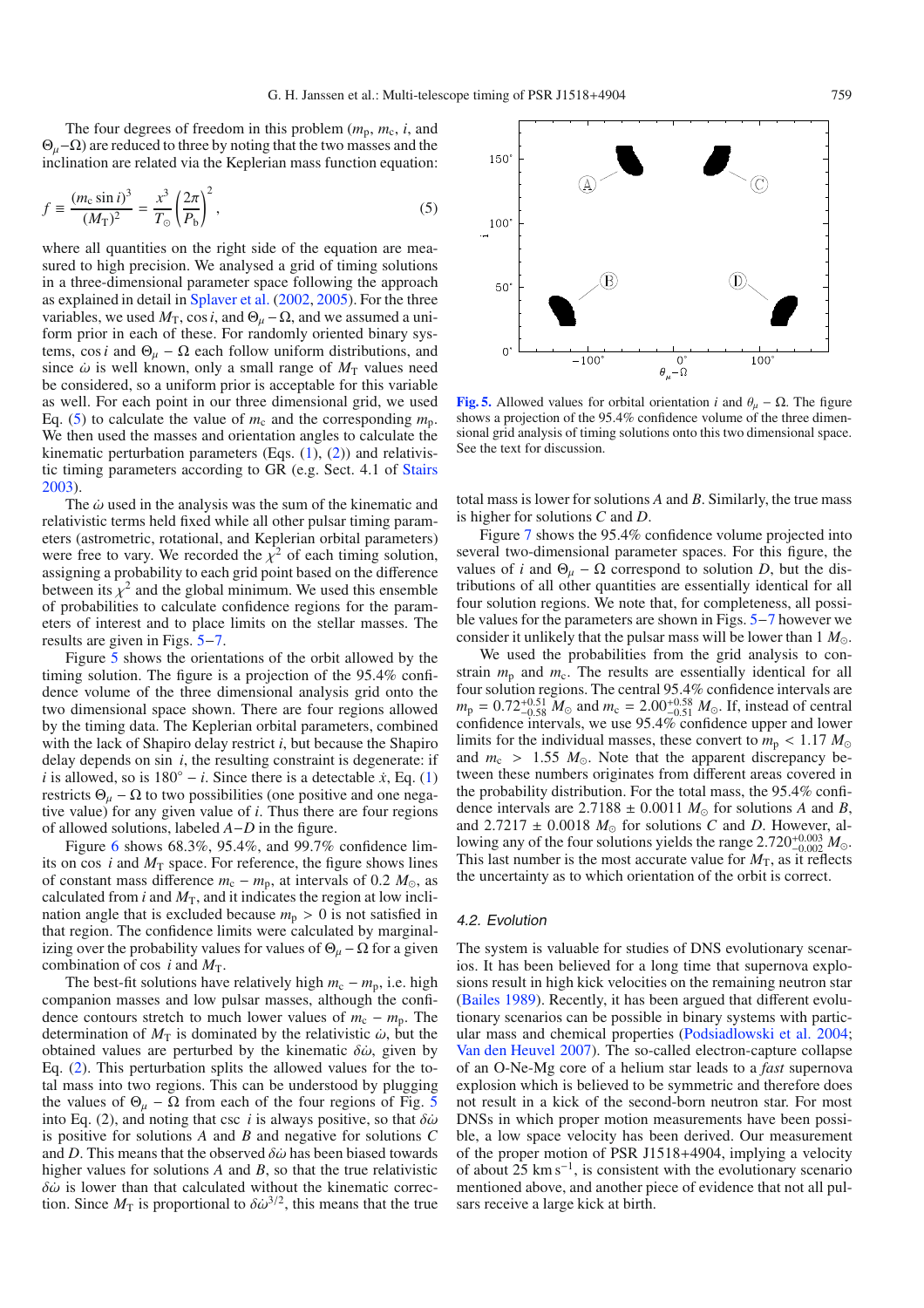

**[Fig. 6.](http://dexter.edpsciences.org/applet.php?DOI=10.1051/0004-6361:200810076&pdf_id=6)** Allowed values for total mass and cos *i*. The two sets of contours are 68.3%, 95.4%, and 99.7% confidence limits on these quantities for solutions *A* and *B* (*lower*, white contours) and *C* and *D* (*upper*, gray contours). Dotted lines indicate values of  $m_c - m_p$ , at intervals of 0.2  $M_\odot$ . The dark region on *the right* of the plot is excluded as it does not satisfy  $m_{\rm p} > 0$ .

Van den Heuvel (2007) argues that the low velocity of DNS systems may be correlated with the masses of the secondformed neutron stars in DNSs being somewhat lower than normal: 1.25(6)  $M_{\odot}$ . Our 95.4% limit<sup>4</sup> of  $m_c > 1.55$   $M_{\odot}$  appears to contradict this correlation.

In case of a symmetric supernova the mass lost during the explosion can be calculated by the expression  $e = \Delta M_{SN}/M_T$ (Bhattacharya & van den Heuvel 1991), where *e* is the eccentricity and  $M<sub>T</sub>$  the total mass after the supernova explosion. For PSR J1518+4904 this results in  $\Delta M_{\text{SN}} = 0.68$   $M_{\odot}$ . If we use our 95.4% lower limit on the companion of 1.55 *M* this leads to a core-progenitor mass of 2.23  $M_{\odot}$ , which is considered to be in the lower range for helium cores (Dewi  $\&$ Pols 2003), and the progenitor star must have had a mass of about 9  $M_{\odot}$ . As these stars are believed to produce degenerate O-Ne-Mg cores (Podsiadlowski et al. 2004; Poelarends et al. 2008), this is another indication that the companion neutron star must have formed in an electron-capture core collapse. The somewhat higher companion mass can possibly be explained by assuming extra fall-back during the supernova event of ∼0.2 *M* (e.g. Fryer & Kalogera 2001; Fryer 2007). To allow for this amount of fallback the supernova explosion has probably been very weak. An electron-capture core collapse is the most probable explanation for the parameters of this system. However, constraining the masses even better would be very interesting.

### 4.3. Search for the companion

Apart from the original discovery papers Nice et al. (1996); Sayer et al. (1997), there is no report of searches for pulsations of the companion of PSR J1518+4904. The Green Bank Northern Sky Survey, optimized to find millisecond pulsars, had a fluxdensity limit at 370 MHz of 8 mJy for slow pulsars (with periods above 20 ms).

The very high characteristic age and the low magnetic field imply that PSR J1518+4904 is the first-born and recycled neutron star in the system. The (unseen) second neutron star will be the young object, with a long spin period, which has probably already slowed down significantly and possibly passed the





**[Fig. 7.](http://dexter.edpsciences.org/applet.php?DOI=10.1051/0004-6361:200810076&pdf_id=7)** Values of relativistic γ, kinematic  $δω$ , kinematic  $x$ , orbital orientation  $\theta_u - \Omega$ , and masses  $m_p$  and  $m_c$  allowed by the timing solution, as a function of inclination angle. The figure shows a projection of the 95.4% confidence volume of the three dimensional grid analysis of timing solutions onto each of the two dimensional spaces shown. The regions corresponds to solution *D*, but other solutions give essentially identical results.

death-line to become undetectable as a radio pulsar. Moreover, if the second neutron star is still active as a radio pulsar, it has a reasonable chance of being beamed away from us. In this case, taking into account that the precession timescale of the spin axis is very long, it is not expected that the companion, if active as a pulsar, will rotate into view on a short timescale.

However to be certain that no weak pulsed signal from the second neutron star has been missed, we have searched several WSRT observations of 30 min at 840, 1380 and 2300 MHz for pulsations of the companion of PSR J1518+4904. We performed an acceleration search on the data although, because of the wide orbit, the expected smearing due to the orbital motion of the companion is likely to be negligible.

In the only double pulsar system known so far, PSR J0737−3039A/B, the second pulsar is only visible for a small part of each orbit (Lyne et al. 2004). To take this possibility into account, and assuming the second pulsar would be visible in an equal fraction of the orbit as PSR J0737−3039B, we have searched another set of observations spread equally across the full orbital phase range. In all searches no evidence of pulsations of a companion were found to the limits of 1.1, 0.25 and 0.5 mJy at 840, 1380 and 2300 MHz respectively, which means that if the companion is active as a pulsar, and beamed towards us, it must be less luminous than  $0.098$  mJy kpc<sup>2</sup> at 1380 MHz.